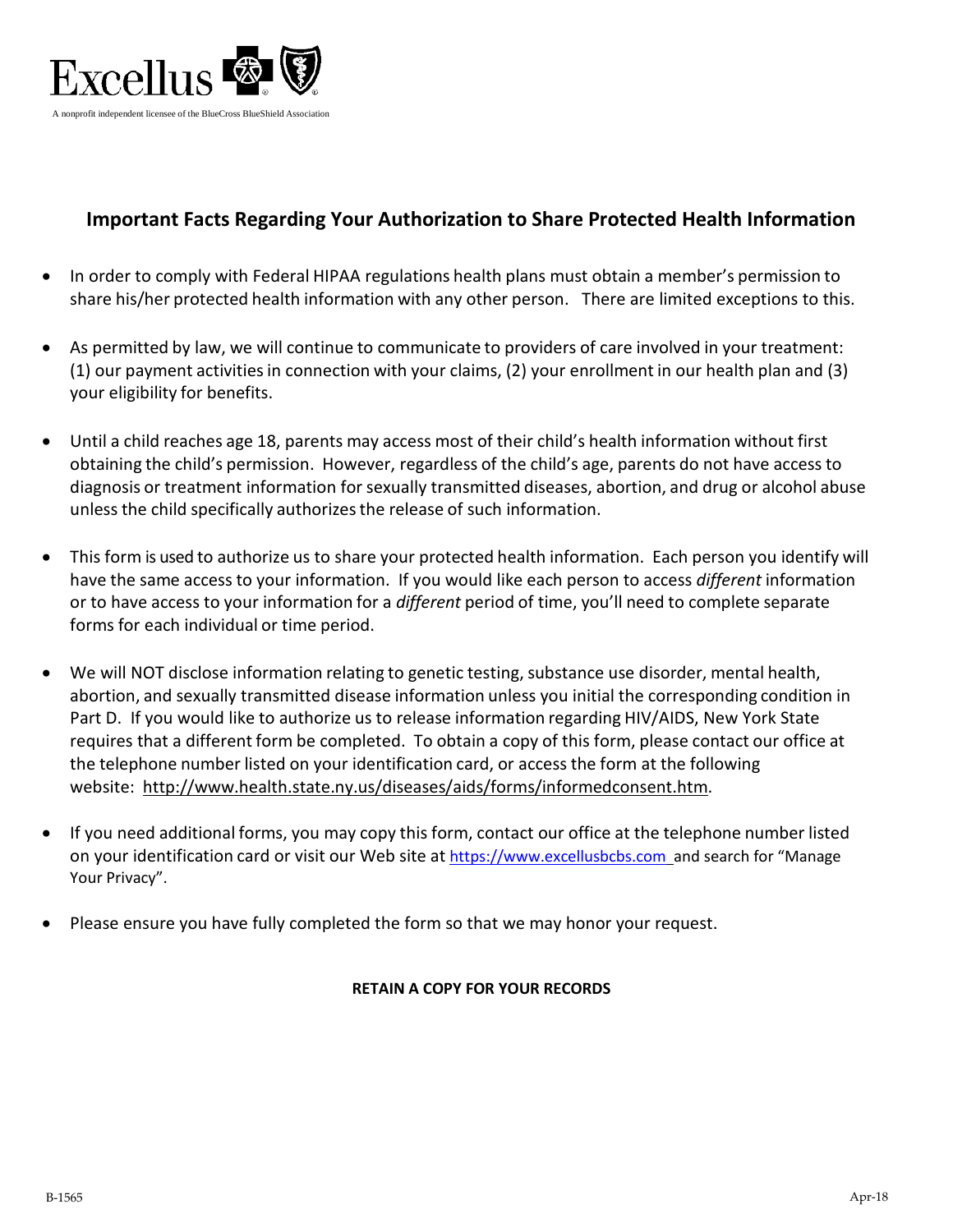# **AUTHORIZATION TO EXCELLUS HEALTH PLAN, INC. ("HEALTH PLAN") TO DISCLOSE PROTECTED HEALTH INFORMATION (PHI)**

 **Check here only if you are authorizing access to psychotherapy notes. If checked, this form cannot be used for any other purpose. You must complete a separate form for authorizing access to any other information. If this box is checked, skip Part D.** 

#### **PLEASE PRINT**

| PART A: MEMBER/INDIVIDUAL WHO IS THE SUBJECT OF THE INFORMATION TO BE DISCLOSED                                                                                                                                                                                                                                                |                   |         |                                                                 |  |                                                  |  |  |
|--------------------------------------------------------------------------------------------------------------------------------------------------------------------------------------------------------------------------------------------------------------------------------------------------------------------------------|-------------------|---------|-----------------------------------------------------------------|--|--------------------------------------------------|--|--|
| <b>LAST NAME</b>                                                                                                                                                                                                                                                                                                               | <b>FIRST NAME</b> | MI      | DATE OF BIRTH                                                   |  | IDENTIFICATION # - located on ID card(s)         |  |  |
|                                                                                                                                                                                                                                                                                                                                |                   |         |                                                                 |  |                                                  |  |  |
| <b>CURRENT ADDRESS</b>                                                                                                                                                                                                                                                                                                         |                   |         | <b>CITY</b>                                                     |  | STATE/ZIP CODE                                   |  |  |
| PART B: HEALTH PLAN CAN SHARE MY INFORMATION WITH THE FOLLOWING PERSON(S)                                                                                                                                                                                                                                                      |                   |         |                                                                 |  |                                                  |  |  |
| NAME OF PERSON/ORGANIZATION                                                                                                                                                                                                                                                                                                    |                   |         | <b>ADDRESS</b>                                                  |  |                                                  |  |  |
| NAME OF PERSON/ORGANIZATION                                                                                                                                                                                                                                                                                                    |                   |         | <b>ADDRESS</b>                                                  |  |                                                  |  |  |
| PART C: REASON FOR MEMBER/INDIVIDUAL (PART A) AUTHORIZING DISCLOSURE                                                                                                                                                                                                                                                           |                   |         |                                                                 |  |                                                  |  |  |
| $\Box$ At my request                                                                                                                                                                                                                                                                                                           |                   |         |                                                                 |  |                                                  |  |  |
| PART D: HEALTH PLAN CAN SHARE THE FOLLOWING INFORMATION (select D-1 or D-2 and if applicable, D-3)<br>NOTE: Skip this section if psychotherapy was checked at the top of this form                                                                                                                                             |                   |         |                                                                 |  |                                                  |  |  |
| <b>D-1.</b> $\Box$ I would like you to disclose any information requested by the person or entity named in Part B. This includes<br>information in Part D-3 (below) only if I placed my initials next to the condition. If my initials do not appear in D-3,<br>information related to those conditions will not be disclosed. |                   |         |                                                                 |  |                                                  |  |  |
|                                                                                                                                                                                                                                                                                                                                |                   | $-OR -$ |                                                                 |  |                                                  |  |  |
| D-2. I would like to limit the disclosure of information to a specific type of information, provider, condition or date(s). If<br>this area is blank I do not wish to limit the disclosure of my information.                                                                                                                  |                   |         |                                                                 |  |                                                  |  |  |
| $\Box$ Enrollment (e.g. eligibility, address, dependents, birth date)                                                                                                                                                                                                                                                          |                   |         | $\square$ Benefit (e.g. benefit coverage, usage, limits)        |  |                                                  |  |  |
| $\Box$ Claim (e.g. status, provider, dates, payment, diagnosis)                                                                                                                                                                                                                                                                |                   |         | $\Box$ Clinical records (e.g. doctor/facility, case management) |  |                                                  |  |  |
| $\Box$ Other limitation:                                                                                                                                                                                                                                                                                                       |                   |         |                                                                 |  |                                                  |  |  |
|                                                                                                                                                                                                                                                                                                                                |                   |         | - AND, IF APPLICABLE -                                          |  |                                                  |  |  |
| D-3. Unless specifically indicated below, information will not be disclosed related to the following conditions. If I have placed<br>my initials next to one or more of these conditions, the Health Plan is authorized to disclose information related to those<br>conditions.                                                |                   |         |                                                                 |  |                                                  |  |  |
| <b>Genetic testing</b><br>Sexually transmitted diseases                                                                                                                                                                                                                                                                        | Abortion          |         | Substance use disorder                                          |  | Mental health (excluding<br>psychotherapy notes) |  |  |
| Note: A separate form must be completed in order to authorize release of information related to HIV/AIDS. The NYS<br>approved form can be found at http://www.health.ny.gov/diseases/aids/providers/forms/informedconsent.htm                                                                                                  |                   |         |                                                                 |  |                                                  |  |  |
|                                                                                                                                                                                                                                                                                                                                |                   |         | <b>CONTINUED ON THE NEXT PAGE</b>                               |  |                                                  |  |  |
|                                                                                                                                                                                                                                                                                                                                |                   |         |                                                                 |  |                                                  |  |  |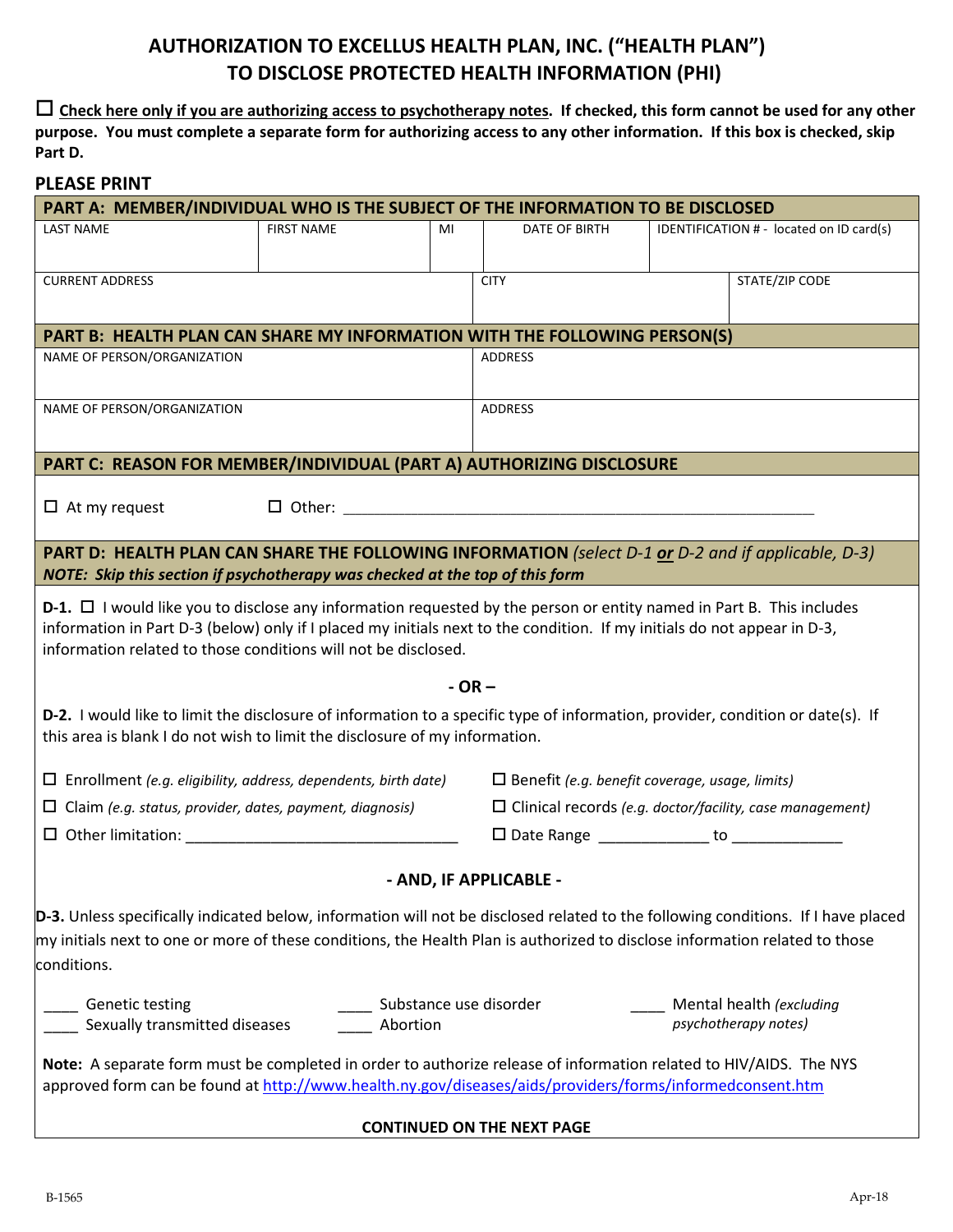|  | PART E: ACKNOWLEDGEMENT (PLEASE READ AND SIGN) |
|--|------------------------------------------------|
|  |                                                |

I understand that:

- I can revoke this authorization at any time by writing to the Health Plan at the address listed below except this revocation would not affect any action taken by the Health Plan in reliance on this authorization before my written revocation is received.
- Information disclosed as a result of this authorization may be re-disclosed by the recipient. Federal and state privacy laws may no longer protect my PHI.
- Health Plan will not condition my enrollment in a health plan, eligibility for benefits or payment of claims on my giving this authorization.
- Unless you receive revocation in writing, this authorization will be valid until the date specified here:

**IMPORTANT: I have read and understand the terms of this authorization. I hereby authorize the use and disclosure of my protected health information in the manner described in this form.** 

**Signature: \_\_\_\_\_\_\_\_\_\_\_\_\_\_\_\_\_\_\_\_\_\_\_\_\_\_\_\_\_\_\_\_\_\_\_\_\_\_\_\_\_\_\_\_\_\_\_\_\_\_\_\_\_\_\_ Date: \_\_\_\_\_\_\_\_\_\_\_\_\_\_\_\_\_\_\_\_\_\_\_\_\_\_**

**If this request is from a personal representative on behalf of the member, complete the following:**

Personal Representative's Name: **Manual Serverse and Serverse** Personal Representative's Name:

Personal Representative Signature \_\_\_\_\_\_\_\_\_\_\_\_\_\_\_\_\_\_\_\_\_\_\_\_\_\_\_\_\_\_\_\_\_\_\_\_\_\_\_\_\_\_\_\_\_\_\_\_\_\_\_\_\_\_\_\_\_\_\_\_\_\_\_\_\_\_\_\_\_\_\_\_

Description of Authority:  $\Box$  Parent  $\Box$  Legal Guardian\*  $\Box$  Power of Attorney\*  $\Box$  Other \* *\* You must provide documentation supporting your legal authority to act on behalf of the member*

#### **RETURN TO:**

**Excellus Health Plan P.O. Box 21146 Eagan, MN 55121** 

**or Fax: 315-671-7079**

**Please keep a copy for your records**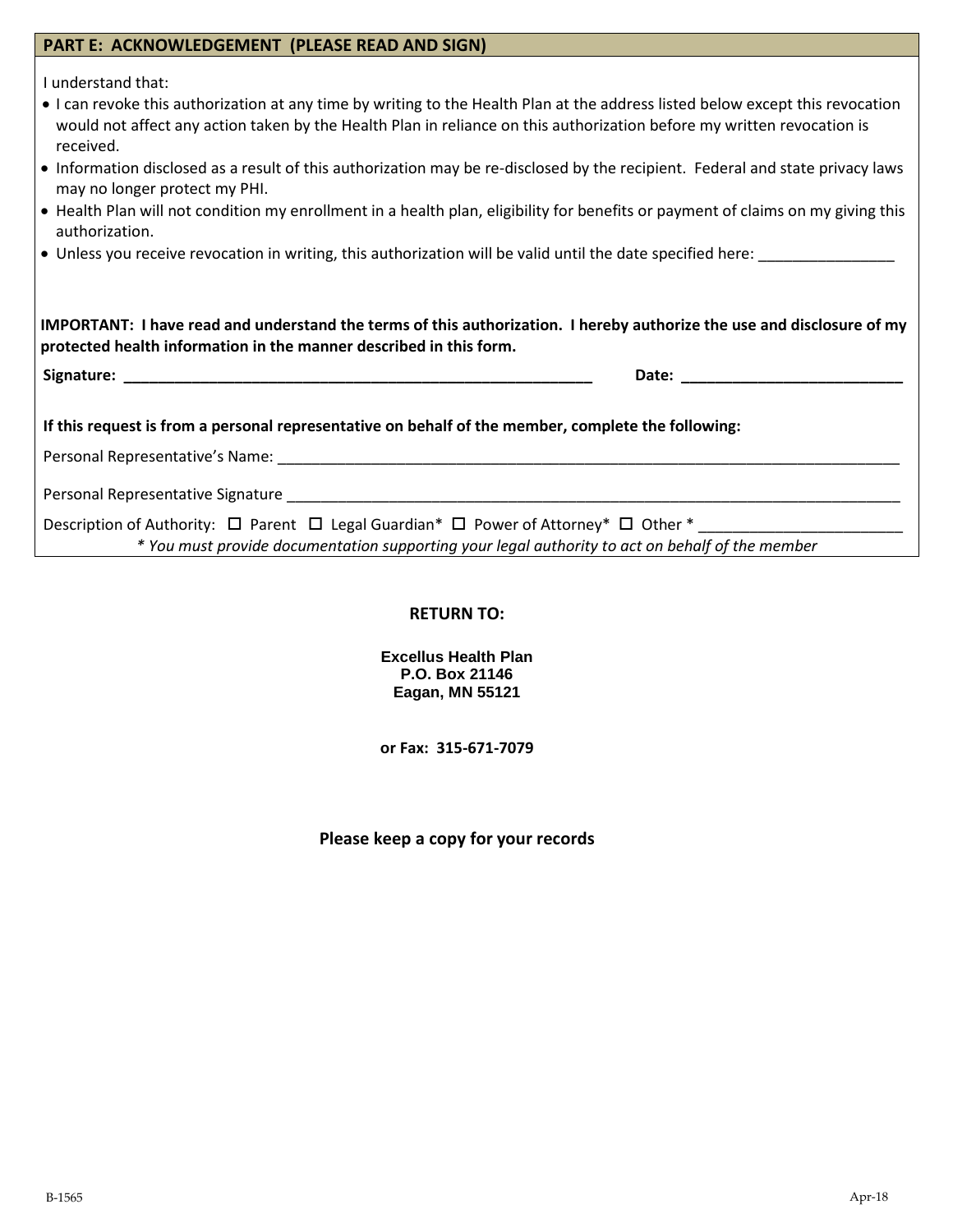### **Notice of Nondiscrimination**

Our Health Plan complies with federal civil rights laws. We do not discriminate on the basis of race, color, national origin, age, disability, or sex. The Health Plan does not exclude people or treat them differently because of race, color, national origin, age, disability, or gender.

The Health Plan:

- Provides free aids and services to people with disabilities to communicate effectively with us, such as:
	- o Qualified sign language interpreters
	- o Written information in other formats (large print, audio, accessible electronic formats, other formats)
- Provides free language services to people whose primary language is not English, such as:
	- o Qualified interpreters
	- o Information written in other languages

If you need these services, please refer to the enclosed document for ways to reach us.

If you believe that the Health Plan has failed to provide these services or discriminated in another way on the basis of race, color, national origin, age, disability, or sex, you can file a grievance with:

Advocacy Department Attn: Civil Rights Coordinator PO Box 4717 Syracuse, NY 13221 Telephone number: 1-800-614-6575 TTY number: 1-800-421-1220 Fax: 1-315-671-6656

You can file a grievance in person or by mail or fax. If you need help filing a grievance, the Health Plan's Civil Rights Coordinator is available to help you.

You can also file a civil rights complaint with the U.S. Department of Health and Human Services, Office for Civil Rights, electronically through the Office for Civil Rights Complaint Portal, available at<https://ocrportal.hhs.gov/ocr/portal/lobby.jsf>, or by mail or phone at:

U.S. Department of Health and Human Services 200 Independence Avenue, SW Room 509F, HHH Building Washington, D.C. 20201 1-800-368-1019, 1-800-537-7697 (TDD) Complaint forms are available at [http://www.hhs.gov/ocr/office/file/index.html.](http://www.hhs.gov/ocr/office/file/index.html)